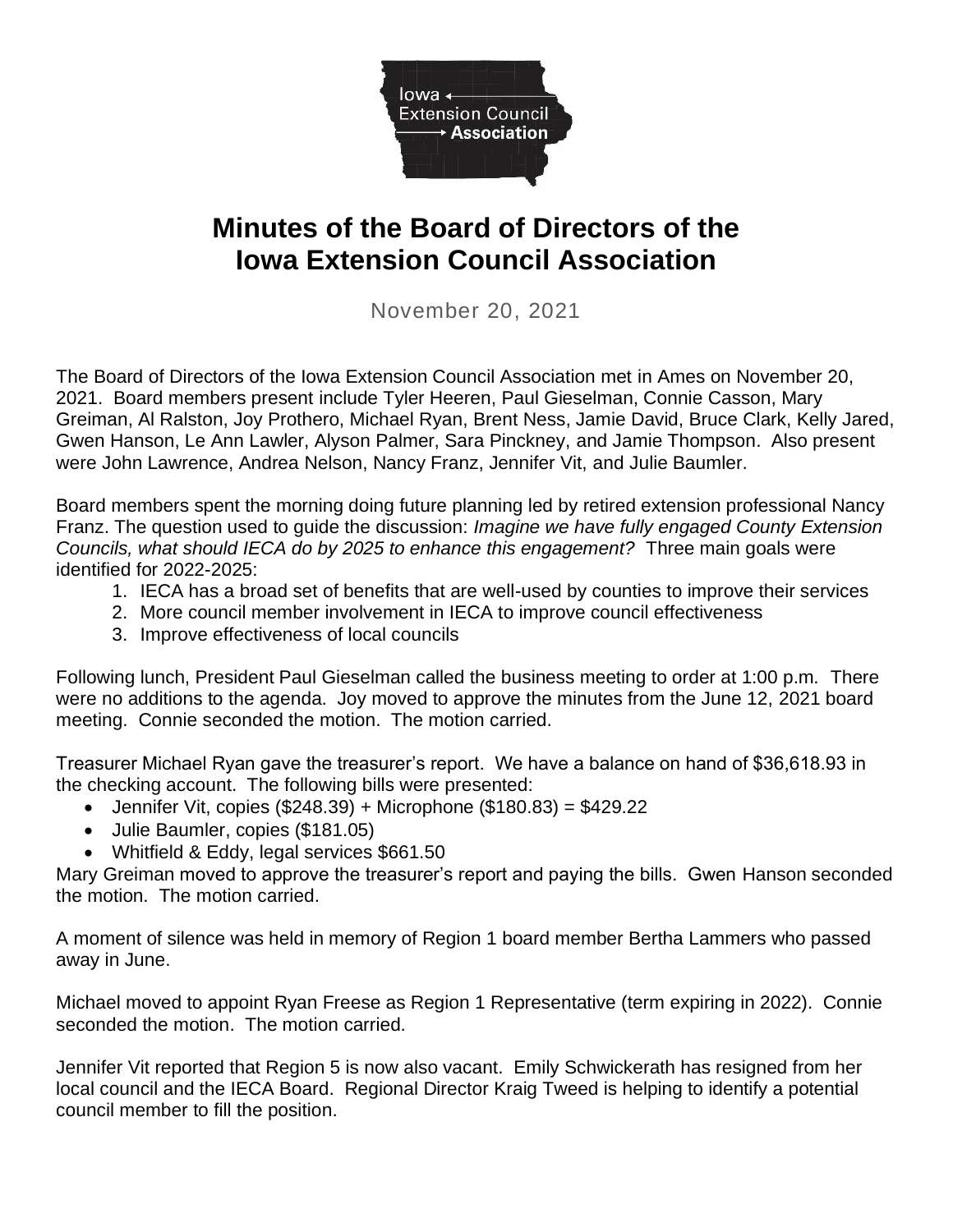Board Process Issues outlining how the board will conduct its business for 2021-22 were reviewed. Alyson moved to approve the Board Process Issues as currently written. Al seconded the motion. The motion carried.

An ISU Extension and Outreach Update was given by Dr. John Lawrence, Vice President, Extension and Outreach. The following initiatives will remain ongoing: Structured for Success, implementing My Data, and recovery initiatives. The next focus will be on doing a better job of program planning. A process to help program units think this through will be starting soon. This will include input from councils to address local needs. The goal is to have a process in place by summer to be implement in Oct. 2022. Additionally, Dr. Lawrence and the leadership team continues to evaluate communication efforts throughout the system, assessing ways to continually improve communications.

Dr. Lawrence addressed questions from the board. The high turnover of CYCs remains a problem for many counties. Dr. Lawrence shared that there is no easy answer to this problem, as there are many reasons why CYCs leave their positions. He said that we need to keep asking if we have appropriate training and support for these positions. This is something that extension and outreach is continuing to evaluate. The 4-H Unit is currently working on a strategic plan and soon the 4-H Core Principles document will be reviewed by a committee representing councils, CYCs, YPSes, Regional Directors and state 4-H Youth Development program staff. There is a committee working on the supervisory/training piece as well. 4-H Youth Development Program Leader Debbie Nistler has been working on professionalizing the position. She has offered to pay NAE4-HA dues for all state and county staff, encouraging them to engage as professionals – not just employees.

An additional concern brought to Dr. Lawrence's attention is the need to balance the time that staff spend in online informational, committee, and training meetings with having enough time to accomplish local goals and education. What is the balance of being able to provide information to and involve county staff on state committees?

A County Services update was provided by Andrea Nelson, Asst. Vice President for County Services. She spent time explaining the Shared Service Support Fee and the Regional Director Cost Share Fee paid by county extension districts. Nelson also shared a statewide financial analysis for a cumulation of all county extension districts.

Executive Director Jennifer Vit gave her report to the board. She has been working with Gene and Bryan to do some finance trainings in the spring. She asked how council would best want to receive that information. There was consensus that looking on their own county financial reports while they are learning would be helpful in a face-to-face setting. Jennifer will work with Gene and Bryan to work on scheduling some regional/area meetings.

Jennifer asked for feedback from the IECA Year in Review mailing that went to all county extension council members across the state. The consensus is that it fits into our goals to communicate to our membership, but we may still need to determine if the delivery should be electronic vs hard copy/mailed.

Jennifer reported that Regenea Hurte, Diversity, Equity, and Inclusion Advisor, is looking for council members to be diversity ambassadors to help take diversity efforts statewide in a way that is larger than one person can do. IECA has scheduled a diversity, equity, and inclusion (DEI) training titled *Open for All* on Jan. 20 at 5:30 p.m. This will be an introduction to DEI targeted for council members.

The following 3-minute videos are being planned for Jennifer to record:

• Dec – budget process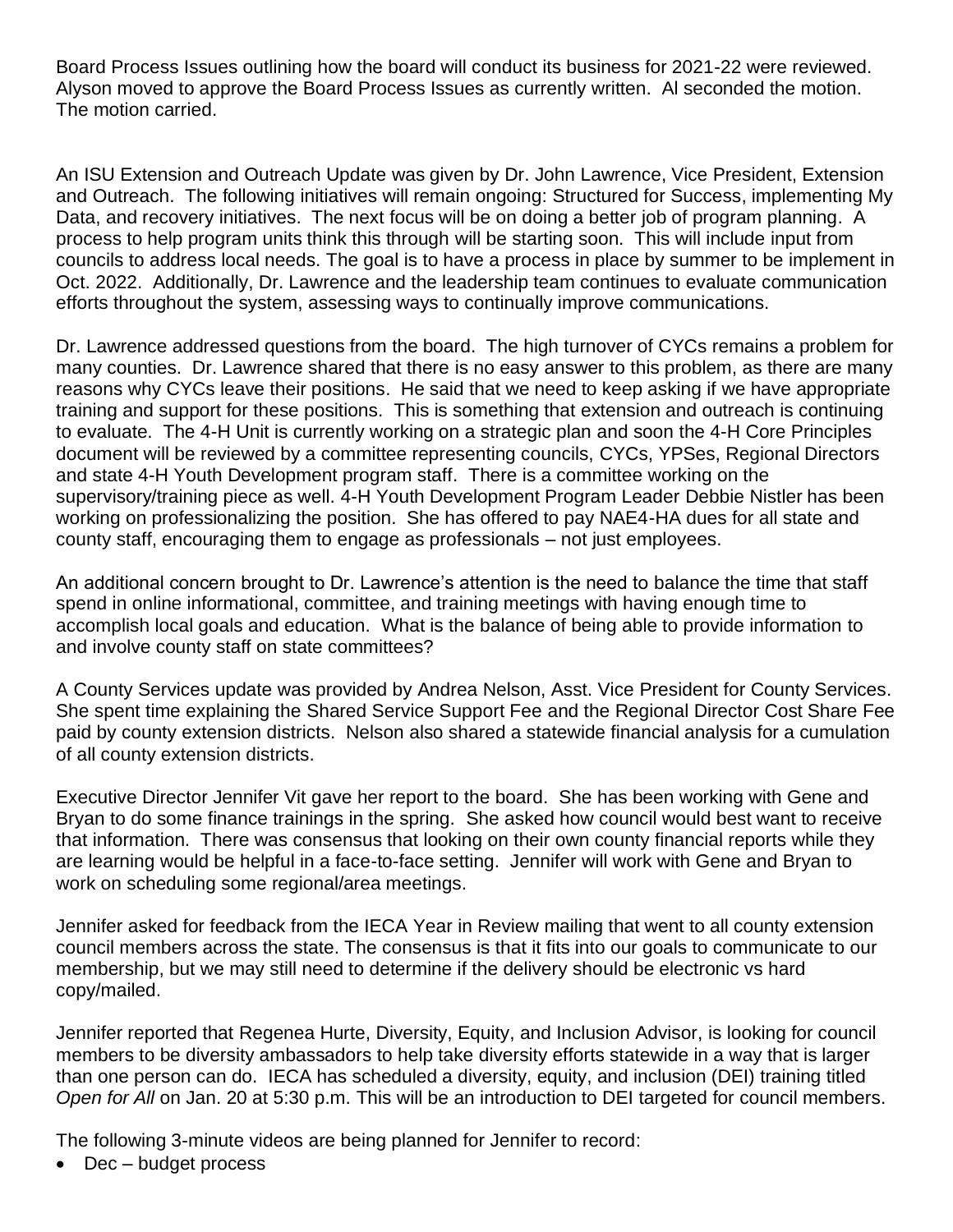- Jan legislative day
- Feb council conference

Kelly Jared updated the group on plans for the Extension Council Conference on March 5. The conference theme is *Meaningful Connections*. The conference will be held at the Gateway Hotel in Ames this year. The committee is working on a final structure/agenda for the day and is looking at a keynote speaker this year. Several breakout session topics were brainstormed.

The Legislative Insider is scheduled for Feb. 9. The focus is extension council members and 4-H members. Our morning will be spent learning about the legislative process and the afternoon will have 3 breakout sessions: Youth Rights, Civil Discourse, Youth-Adult Partnerships/Youth Voice. We really want to encourage council members to attend and learn along beside the 4-H members as well as share their knowledge with 4-H members. There is no limit on how many 4-H members may go per county. We are looking for council members to serve as guides/mentors for groups who are less experienced in working with the legislators.

Committee reports were given.

The Finance, Policy & Legislation Committee recommended updates to IECA financial procedures. Michael Ryan moved to approve the following amendments to the IECA Procedures Manual:

- Invoices should indicate check # and date paid.
- Reimbursement should include a reimbursement request form.
- A financial review shall be conducted yearly following the conclusion of the fiscal year (in August or September) with sampling of expenditures.

The motion was seconded by Joy. The motion was carried.

Dues for 2022-23 were discussed. Depending on what our goals are from the action planning, we may need to explore increasing dues in the future. Connie moved to table this to the committee to continue to explore this in the future. Mary seconded the motion. The motion carried.

The Communications & Networking Committee report was given by Kelly Jared. The IECA website will be updated once all of the county websites have received their updates. Suggestions for the website can be shared with Julie or Jennifer. Board members are encouraged to help promote the website.

Jennifer and Julie will develop talking points for board members to use with councils to help promote the extension council conference & Legislative Insider.

The Human Resources & Member Services Committee discussed board management software. Jennifer talked with regional directors to determine if they thought there would be an interest. Overall, the consensus is that it is not worth pursuing. A better option may be to work with Dr. Lawrence and Andrea to help the county directors and regional directors manage the process better to consolidate handouts, etc. prior to council meetings.

The board discussed the next steps for future planning. Jennifer and Julie will compile the information from the futuring session to create a master report. An action planning team of Jamie David, Paul Gieselman, Connie Casson, and Sara Pinckney will work to consolidate similar outcomes and then develop action plans. It was suggested that every time we have a meeting, we should place our goals at the top of the agenda so we can keep them in mind as we do business so we can evaluate our progress. We need to communicate our story of how we are exploring other benefits, even if we determine the proposed benefit isn't worth pursuing further.